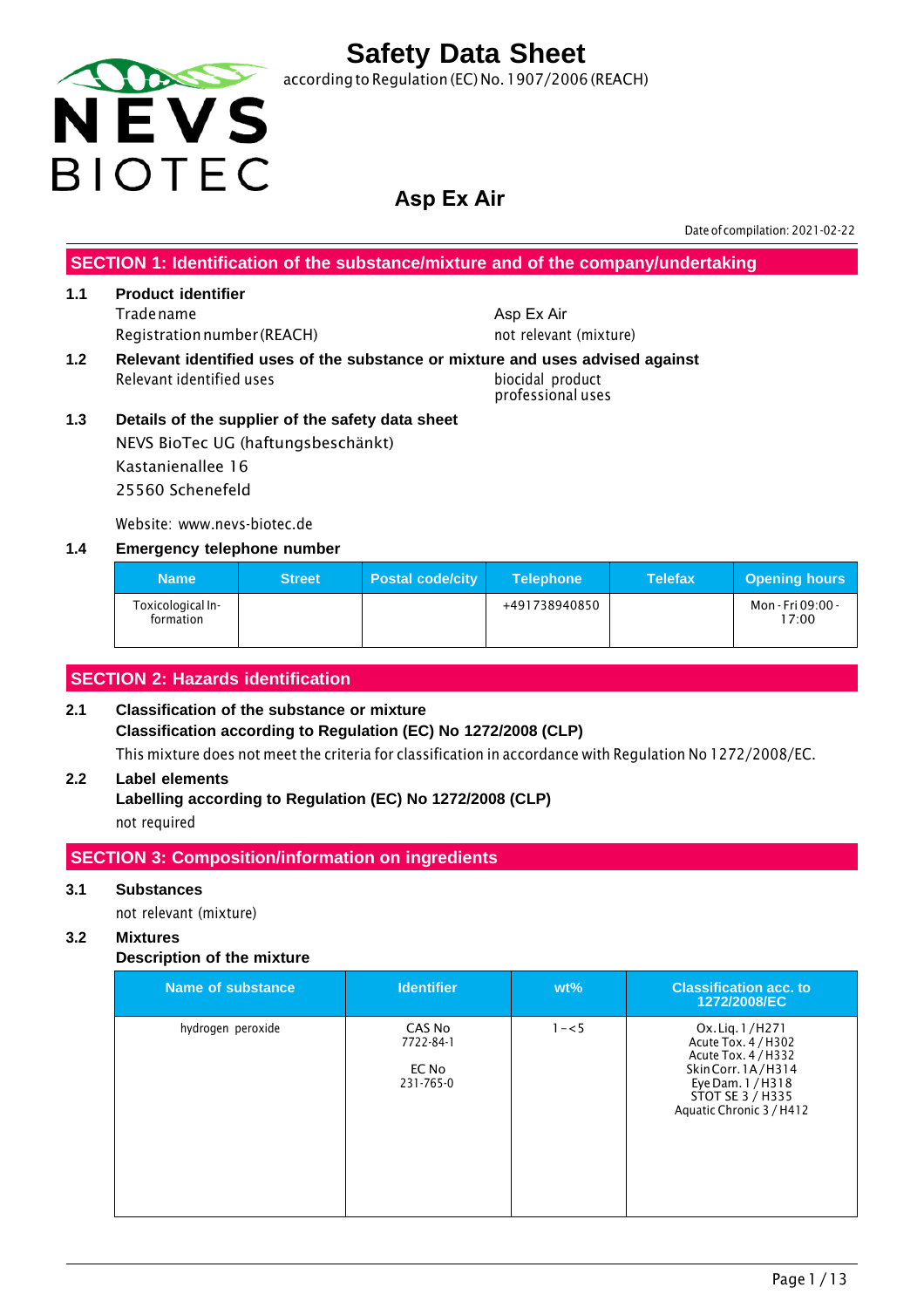

according to Regulation (EC) No. 1907/2006 (REACH)

## **Asp Ex Air**

Date of compilation: 2021-02-22

| Name of substance     | <b>Identifier</b>                                   | $wt\%$   | <b>Classification acc. to</b><br>1272/2008/EC                                                                                                                                                                |
|-----------------------|-----------------------------------------------------|----------|--------------------------------------------------------------------------------------------------------------------------------------------------------------------------------------------------------------|
| peracetic acid        | CAS No<br>$79 - 21 - 0$<br>EC No<br>$201 - 186 - 8$ | $\leq$ 1 | Flam. Lig. 3/H226<br>Org. Perox. D/H242<br>Acute Tox. 4 / H302<br>Acute Tox. 4 / H312<br>Acute Tox. 2 / H330<br>Skin Corr. 1A/H314<br>STOT SE 3 / H335<br>Aquatic Acute 1 / H400<br>Aquatic Chronic 2 / H411 |
| benzoic acid          | CAS No<br>$65 - 85 - 0$<br>EC No<br>200-618-2       | $\leq$ 1 | Skin Irrit. 2 / H315<br>Eye Dam. 1 / H318<br>STOT RE 1 / H372                                                                                                                                                |
| hexa-2,4-dienoic acid | CAS No<br>$110-44-1$<br>EC No<br>203-768-7          | $\leq$ 1 | Eye Irrit. 2/H319<br>STOT SE 3 / H335                                                                                                                                                                        |

For full text of abbreviations: see SECTION 16.

#### **SECTION 4: First aid measures**

#### **4.1 Description of first aid measures**

#### **General notes**

Do not leave affected person unattended. Remove victim out of the danger area. Keep affected person warm, still and covered. Take off immediately all contaminated clothing. In case of unconsciousness place person in the recovery position. Never give anything by mouth. In all cases of doubt, or when symptoms persist, seek medical advice.

#### **Following inhalation**

If breathing is irregular or stopped, immediately seek medical assistance and start first aid actions. Provide fresh air. In all cases of doubt, or when symptoms persist, seek medical advice.

#### **Following skin contact**

After contact with skin, take off immediately all contaminated clothing, and wash immediately with plenty of water. In all cases of doubt, or when symptoms persist, seek medical advice.

#### **Following eye contact**

Irrigate copiously with clean, fresh water for at least 10 minutes, holding the eyelids apart. Remove contact lenses, if present and easy to do. Continue rinsing. In all cases of doubt, or when symptoms persist, seek medical advice.

#### **Following ingestion**

Rinse mouth with water (only ifthe person is conscious). DoNOT induce vomiting. Call a physician immediately.

#### **4.2 Most important symptoms and effects, both acute and delayed**

Symptoms and effects are not known to date.

#### **4.3 Indication of any immediate medical attention and special treatment needed**

none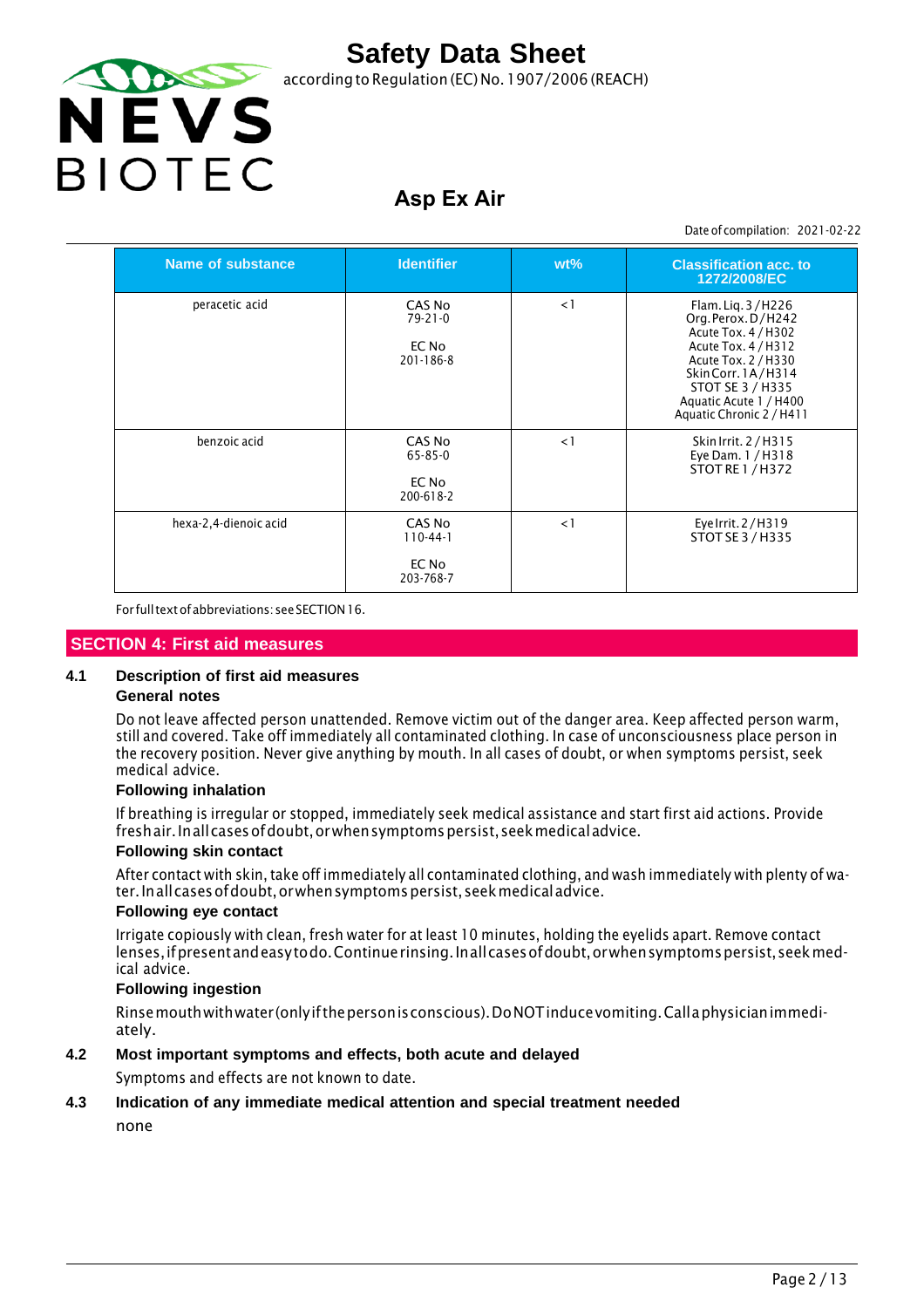

according to Regulation (EC) No. 1907/2006 (REACH)

### **Asp Ex Air**

Date of compilation:2021-02-22

#### **SECTION 5: Firefighting measures**

#### **5.1 Extinguishing media**

**Suitable extinguishing media**

water spray, alcohol resistant foam, fire extinguishing powder, carbon dioxide (CO2) **Unsuitable extinguishing media**

water jet

#### **5.2 Special hazards arising from the substance or mixture**

#### **5.3 Advice for firefighters**

In case of fire and/or explosion do not breathe fumes. Co-ordinate firefighting measures to the fire surroundings. Do not allow firefighting water to enter drains or water courses. Collect contaminated firefighting water separately. Fight fire with normal precautions from a reasonable distance.

#### **SECTION 6: Accidental release measures**

#### **6.1 Personal precautions, protective equipment and emergency procedures For non-emergency personnel**

Remove persons to safety. Ventilate affected area. Prevent skin contact. Wearing of suitable protective equipment (including personal protective equipment referred to under Section 8 of the safety data sheet) to prevent any contamination of skin, eyes and personal clothing.

#### **For emergency responders**

Wear breathing apparatus if exposed to vapours/dust/spray/gases.

#### **6.2 Environmental precautions**

Keep away from drains, surface and ground water. Retain contaminated washing water and dispose of it.

#### **6.3 Methods and material for containment and cleaning up**

#### **Advices on how to contain a spill**

Covering of drains.

**Advices on how to clean up a spill**

Collect spillage (sawdust, kieselgur (diatomite), sand, universal binder).

#### **Appropriate containment techniques**

Use of adsorbent materials.

#### **Other information relating to spills and releases**

Place in appropriate containers for disposal. Ventilate affected area.

#### **6.4 Reference to other sections**

Personal protective equipment: see section 8. Incompatible materials: see section 10. Disposal considerations: see section 13.

#### **SECTION 7: Handling and storage**

#### **7.1 Precautions for safe handling Recommendations**

#### **• Measures to prevent fire as well as aerosol and dust generation**

Use local and general ventilation. Use only in well-ventilated areas.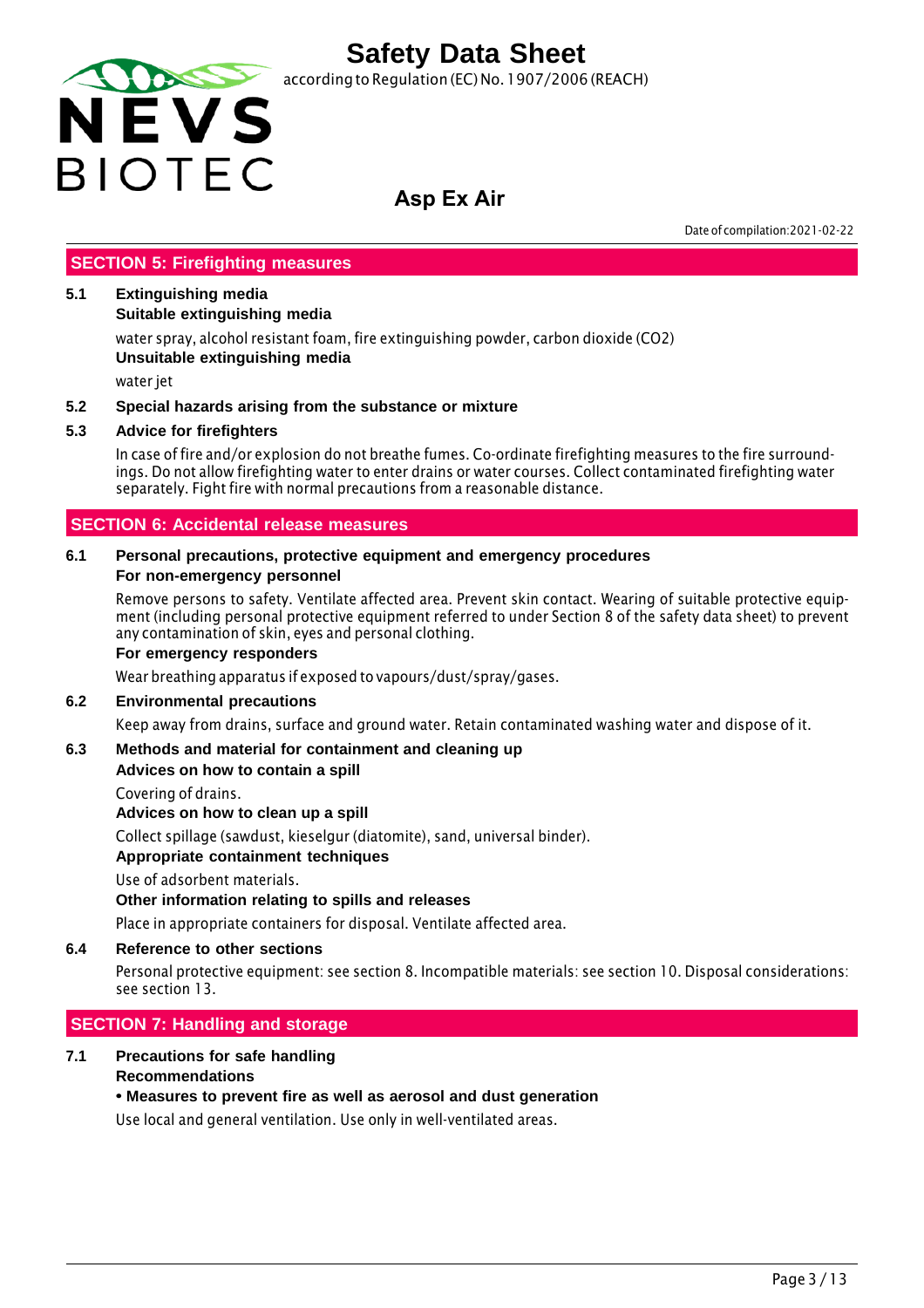

according to Regulation (EC) No. 1907/2006 (REACH)

### **Asp Ex Air**

Date of compilation:2021-02-22

#### **• Warning**

Solvent vapours are heavier than air and may spread along floors.

**• Handling of incompatible substances or mixtures**

#### **• Keep away from**

caustic solutions

#### **Advice on general occupational hygiene**

Wash hands after use. Do not eat, drink and smoke in work areas. Remove contaminated clothing and protective equipment before entering eating areas. Never keep food or drink in the vicinity of chemicals. Never place chemicals in containers that are normally used for food or drink. Keep away from food, drink and animal feedingstuffs.

**7.2 Conditions for safe storage, including any incompatibilities** 

#### **Managing of associated risks**

#### **Incompatible substances or mixtures**

Observe hints for combined storage.

**• Protect against external exposure, such as**

high temperatures, frost, sunlight

#### **Consideration of other advice**

**• Packaging compatibilities**

Keep only in original container.

#### **7.3 Specific end use(s)**

See section 16 for a general overview.

#### **SECTION 8: Exposure controls/personal protection**

#### **8.1 Control parameters**

#### **National limit values**

#### **Occupational exposure limit values (Workplace Exposure Limits)**

| <b>Coun</b><br>try | Name of agent     | <b>CAS No</b> | <b>Identifier</b> | <b>TWA</b><br>[ppm] | <b>TWA</b><br>$\sqrt{[mg/m^3]}$ | <b>STEL</b> | <b>STEL</b><br>$[ppm]$ $[mg/m^3]$ | <b>Source</b> |
|--------------------|-------------------|---------------|-------------------|---------------------|---------------------------------|-------------|-----------------------------------|---------------|
| GВ                 | hydrogen peroxide | 7722-84-1     | WEL               |                     | $\cdot$ 4                       | -           | 2.8                               | EH40/200      |

**Notation**

STEL Short-term exposure limit: a limit value above which exposure should not occur and which is related to a 15-minute period unless otherwise specified

TWA Time-weighted average (long-term exposure limit): measured or calculated in relation to a reference period of 8 hours timeweighted average

#### **Relevant DNELs/DMELs/PNECs and other threshold levels • relevant DNELs of components of the mixture**

| Name of substance | <b>CAS</b><br><b>No</b> | End-<br>point | <b>Threshold</b><br>level | <b>Protection</b><br>goal, route of<br>exposure | Used in                | <b>Exposure time</b>         |
|-------------------|-------------------------|---------------|---------------------------|-------------------------------------------------|------------------------|------------------------------|
| hydrogen peroxide | $7722 -$<br>$84-1$      | <b>DNEL</b>   | $3 \text{ mg/m}^3$        | human, inhalatory                               | worker (in-<br>dustry) | acute-localeffects           |
| hydrogen peroxide | 7722-<br>$84-1$         | <b>DNEL</b>   | $1.4 \,\mathrm{mq/m^3}$   | human, inhalatory                               | worker (in-<br>dustry) | chronic - local effects      |
| peracetic acid    | $79 - 21 - 0$           | <b>DNEL</b>   | $0.56 \,\mathrm{mg/m^3}$  | human, inhalatory                               | worker (in-<br>dustry) | chronic-systemicef-<br>fects |
| peracetic acid    | $79 - 21 - 0$           | <b>DNEL</b>   | $0.56 \,\mathrm{mg/m^3}$  | human, inhalatory                               | worker (in-<br>dustry) | chronic - local effects      |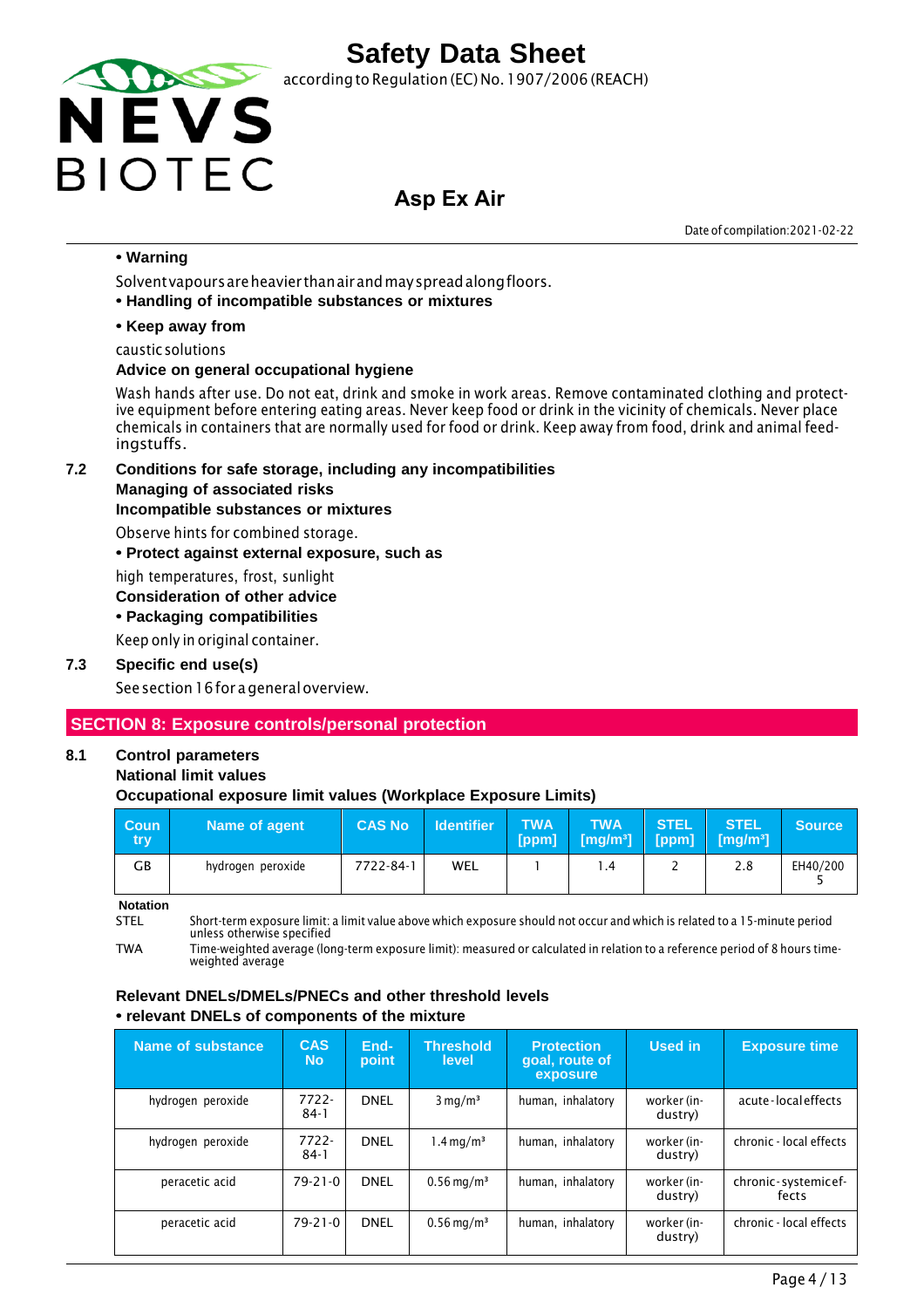

according to Regulation (EC) No.1907/2006 (REACH)

## **Asp Ex Air**

#### Date of compilation:2021-02-22

| Name of substance     | <b>CAS</b><br><b>No</b> | End-<br>point | <b>Threshold</b><br>level | <b>Protection</b><br>goal, route of<br>exposure | <b>Used in</b>         | <b>Exposure time</b>          |
|-----------------------|-------------------------|---------------|---------------------------|-------------------------------------------------|------------------------|-------------------------------|
| peracetic acid        | $79 - 21 - 0$           | <b>DNEL</b>   | $0.56 \,\mathrm{mg/m^3}$  | human, inhalatory                               | worker (in-<br>dustry) | acute - systemic ef-<br>fects |
| peracetic acid        | $79 - 21 - 0$           | <b>DNEL</b>   | $0.56$ mg/m <sup>3</sup>  | human, inhalatory                               | worker (in-<br>dustry) | acute-localeffects            |
| benzoic acid          | 65-85-0                 | <b>DNEL</b>   | $0.1 \,\mathrm{mg/m^3}$   | human, inhalatory                               | worker (in-<br>dustry) | chronic - local effects       |
| benzoic acid          | 65-85-0                 | <b>DNEL</b>   | $62.5$ mg/kg              | human, dermal                                   | worker (in-<br>dustry) | chronic-systemicef-<br>fects  |
| benzoic acid          | 65-85-0                 | <b>DNEL</b>   | $3 \text{ mg/m}^3$        | human, inhalatory                               | worker (in-<br>dustry) | chronic-systemicef-<br>fects  |
| hexa-2,4-dienoic acid | $110-44-$               | <b>DNEL</b>   | $40 \,\mathrm{mg/kg}$     | human, dermal                                   | worker (in-<br>dustry) | chronic-systemicef-<br>fects  |
| hexa-2,4-dienoic acid | $110-44-$               | <b>DNEL</b>   | $17.63 \,\mathrm{mg/m^3}$ | human, inhalatory                               | worker (in-<br>dustry) | chronic-systemicef-<br>fects  |

#### **• relevant PNECs of components of the mixture**

| <b>Name of substance</b> | <b>CAS</b><br><b>No</b>     | End-<br>point | <b>Threshold</b><br>level  | <b>Organism</b>            | <b>Environmental</b><br>compartment | <b>Exposure time</b>            |
|--------------------------|-----------------------------|---------------|----------------------------|----------------------------|-------------------------------------|---------------------------------|
| hydrogen peroxide        | 7722-<br>$84-1$             | PNEC          | $0.0126 \frac{mg}{l}$      | aquatic organisms          | freshwater                          | short-term (single<br>instance) |
| hydrogen peroxide        | 7722-<br>$84-1$             | PNEC          | $0.0126$ mg/               | aquatic organisms          | marine water                        | short-term (single<br>instance) |
| hydrogen peroxide        | 7722-<br>$84-1$             | <b>PNEC</b>   | $4.66 \frac{mg}{l}$        | aquatic organisms          | sewage treatment<br>plant (STP)     | short-term (single<br>instance) |
| hydrogen peroxide        | 7722-<br>$84-1$             | <b>PNEC</b>   | $0.047 \frac{mg}{kg}$      | aquatic organisms          | freshwater sediment                 | short-term (single<br>instance) |
| hydrogen peroxide        | 7722-<br>$84-1$             | <b>PNEC</b>   | $0.047 \frac{mg}{kg}$      | aquatic organisms          | marine sediment                     | short-term (single<br>instance) |
| hydrogen peroxide        | 7722-<br>$84-1$             | <b>PNEC</b>   | $0.0023$ mg/ <sub>kg</sub> | terrestrial organ-<br>isms | soil                                | short-term (single<br>instance) |
| hydrogen peroxide        | 7722-<br>$84-1$             | PNEC          | $0.0138 \text{ mg}$ /      | aquatic organisms          | water                               | intermittent release            |
| peracetic acid           | $79 - 21 -$<br>$\mathbf{0}$ | <b>PNEC</b>   | 0 <sup>mg</sup> /1         | aquatic organisms          | freshwater                          | short-term (single<br>instance) |
| peracetic acid           | $79 - 21 -$<br>$\mathbf{0}$ | <b>PNEC</b>   | $0 \frac{mg}{l}$           | aquatic organisms          | marine water                        | short-term (single<br>instance) |
| peracetic acid           | $79 - 21 -$<br>$\mathbf{0}$ | <b>PNEC</b>   | $0.051 \frac{mg}{l}$       | aquatic organisms          | sewage treatment<br>plant (STP)     | short-term (single<br>instance) |
| peracetic acid           | $79 - 21 -$<br>0            | <b>PNEC</b>   | 0 <sup>mg</sup> /kg        | aquatic organisms          | freshwater sediment                 | short-term (single<br>instance) |
| peracetic acid           | 79-21-<br>$\Omega$          | PNEC          | 0 <sup>mg</sup> /kq        | aquatic organisms          | marine sediment                     | short-term (single<br>instance) |
| peracetic acid           | $79 - 21 -$<br>0            | <b>PNEC</b>   | $0.32 \frac{mg}{kg}$       | terrestrial organ-<br>isms | soil                                | short-term (single<br>instance) |
| peracetic acid           | $79 - 21 -$<br>$\mathbf{0}$ | PNEC          | $0.002 \frac{mg}{l}$       | aquatic organisms          | water                               | intermittent release            |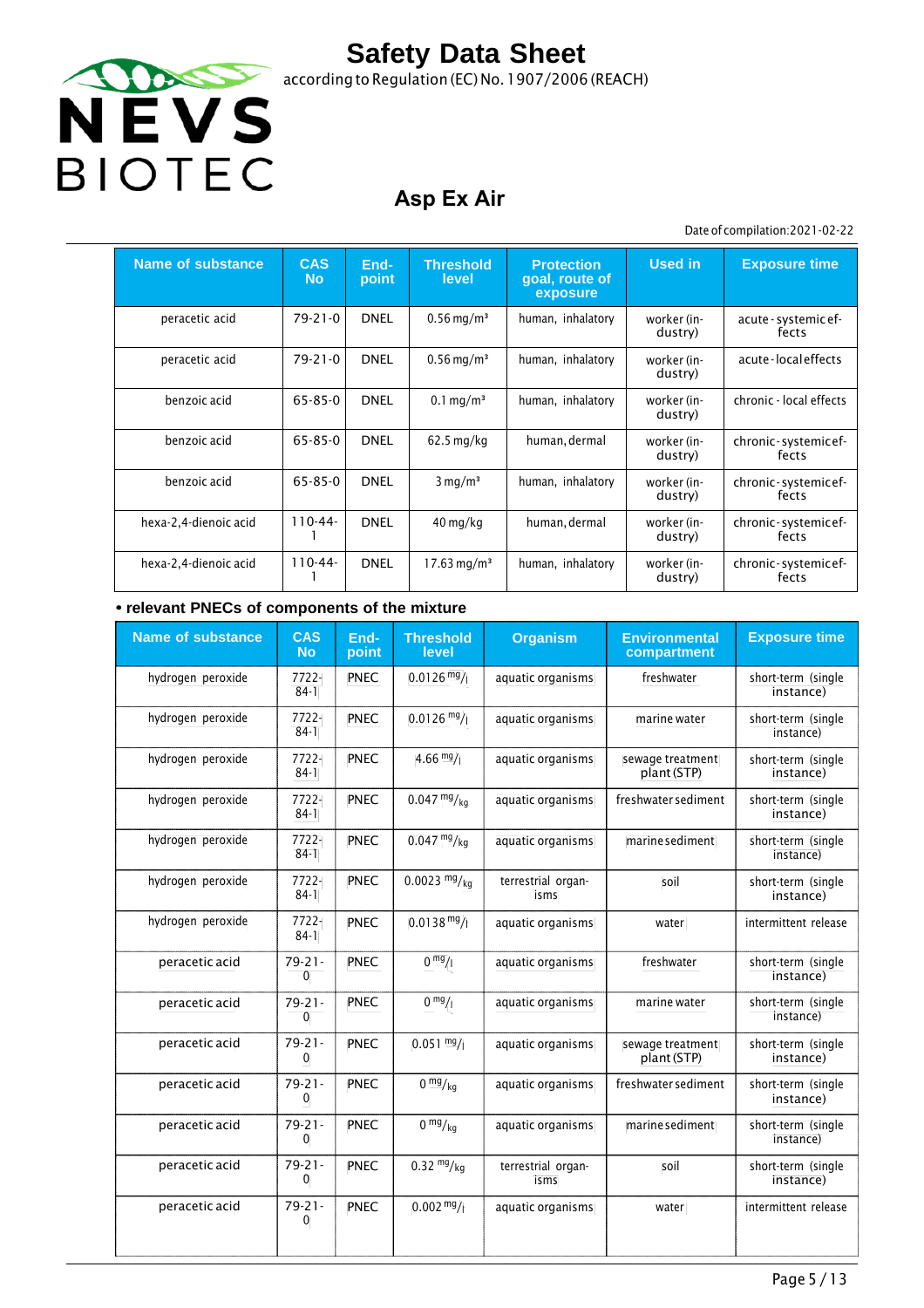

### **Asp Ex Air**

Date of compilation:2021-02-22

| <b>Name of substance</b> | <b>CAS</b><br><b>No</b>     | End-<br>point | <b>Threshold</b><br>level | <b>Organism</b>            | <b>Environmental</b><br>compartment | <b>Exposure time</b>            |
|--------------------------|-----------------------------|---------------|---------------------------|----------------------------|-------------------------------------|---------------------------------|
| benzoic acid             | $65 - 85 -$<br>$\mathbf{0}$ | <b>PNEC</b>   | $0.34 \frac{mg}{l}$       | aquatic organisms          | freshwater                          | short-term (single<br>instance) |
| benzoic acid             | $65 - 85 -$<br>$\mathbf{0}$ | <b>PNEC</b>   | $0.034 \frac{mg}{l}$      | aquatic organisms          | marine water                        | short-term (single<br>instance) |
| benzoic acid             | $65 - 85 -$<br>$\mathbf{0}$ | PNEC          | $100 \frac{mg}{l}$        | aquatic organisms          | sewage treatment<br>plant (STP)     | short-term (single<br>instance) |
| benzoic acid             | $65 - 85 -$<br>$\mathbf{0}$ | <b>PNEC</b>   | 1.75 $mg/kg$              | aquatic organisms          | freshwater sediment                 | short-term (single<br>instance) |
| benzoic acid             | $65 - 85 -$<br>$\Omega$     | <b>PNEC</b>   | $0.175 \frac{mg}{kg}$     | aquatic organisms          | marine sediment                     | short-term (single<br>instance) |
| benzoic acid             | $65 - 85 -$<br>$\mathbf{0}$ | <b>PNEC</b>   | $0.151 \frac{mg}{kg}$     | terrestrial organ-<br>isms | soil                                | short-term (single<br>instance) |
| benzoic acid             | $65 - 85 -$<br>$\Omega$     | <b>PNEC</b>   | $0.331 \text{ mg}$ /      | aquatic organisms          | water                               | intermittent release            |
| hexa-2,4-dienoic acid    | $110 -$<br>$44-1$           | <b>PNEC</b>   | $0.129 \frac{mg}{l}$      | aquatic organisms          | freshwater                          | short-term (single<br>instance) |
| hexa-2,4-dienoic acid    | $110-$<br>$44-1$            | <b>PNEC</b>   | $0.01294$ mg/             | aquatic organisms          | marine water                        | short-term (single<br>instance) |
| hexa-2,4-dienoic acid    | $110 -$<br>$44-1$           | <b>PNEC</b>   | $10^{mg}/1$               | aquatic organisms          | sewage treatment<br>plant (STP)     | short-term (single<br>instance) |
| hexa-2,4-dienoic acid    | $110 -$<br>$44-1$           | <b>PNEC</b>   | $0.465 \frac{mg}{kg}$     | aquatic organisms          | freshwater sediment                 | short-term (single<br>instance) |
| hexa-2,4-dienoic acid    | $110 -$<br>$44-1$           | <b>PNEC</b>   | $0.046 \frac{mg}{kg}$     | aquatic organisms          | marine sediment                     | short-term (single<br>instance) |
| hexa-2,4-dienoic acid    | $110 -$<br>$44-1$           | <b>PNEC</b>   | $5 \frac{mg}{L}$          | terrestrial organ<br>isms  | soil                                | short-term (single<br>instance) |
| hexa-2,4-dienoic acid    | $110 -$<br>$44-1$           | <b>PNEC</b>   | $0.241$ mg/               | aquatic organisms          | water                               | intermittent release            |

#### **8.2 Exposure controls**

#### **Appropriate engineering controls**

General ventilation.

### **Individual protection measures (personal protective equipment)**

**Eye/face protection**

Wear eye/face protection.

**Skin protection**

#### **• hand protection**

Wear suitable gloves. Chemical protection gloves are suitable, which are tested according toEN 374. Check leak-tightness/impermeability prior to use. In the case of wanting to use the gloves again, clean them before taking off and air them well. For special purposes, it is recommended to check the resistance to chemicals of the protective gloves mentioned above together with the supplier of these gloves.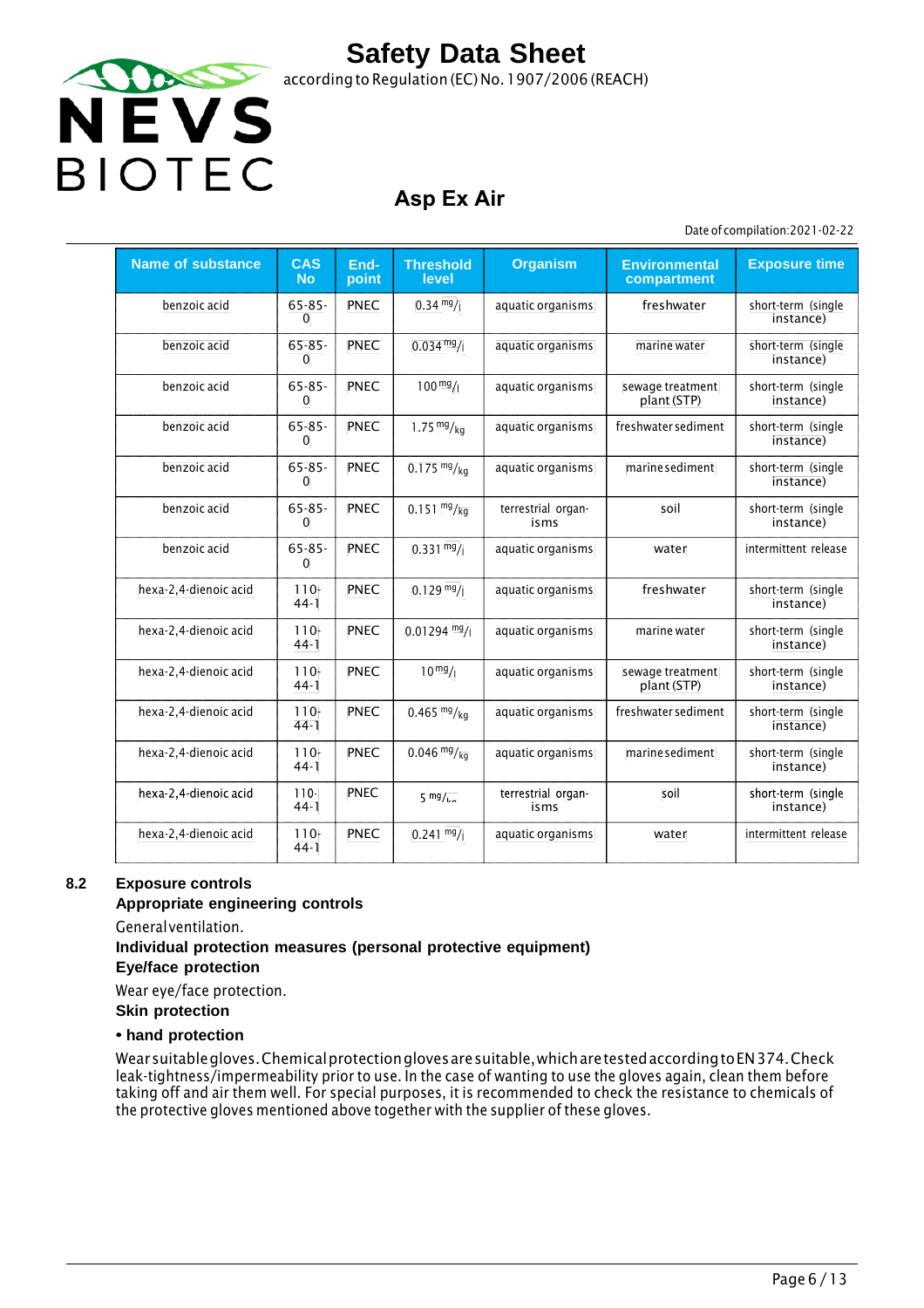

according to Regulation (EC) No.1907/2006 (REACH)

### **Asp Ex Air**

Date of compilation:2021-02-22

#### **• other protection measures**

Take recovery periods for skin regeneration. Preventive skin protection (barrier creams/ointments) is recommended. Wash hands thoroughly after handling.

#### **Respiratory protection**

In case of inadequate ventilation wear respiratory protection.

#### **Environmental exposure controls**

Use appropriate container to avoid environmental contamination. Keep away from drains, surface and ground water.

#### **SECTION 9: Physical and chemical properties**

### **9.1 Information on basic physical and chemical properties Appearance**

| Physical state                          | liquid                                |
|-----------------------------------------|---------------------------------------|
| Colour                                  | clear                                 |
| Odour                                   | characteristic                        |
| Other physical and chemical parameters  |                                       |
| pH (value)                              | $3 - 4.5$                             |
| Melting point/freezing point            | $-33^{\circ}$ C                       |
| Initial boiling point and boiling range | $100^{\circ}$ C                       |
| Flash point                             | not determined                        |
| Evaporation rate                        | not determined                        |
| Flammability (solid, gas)               | not relevant (fluid)                  |
| <b>Explosive limits</b>                 | not determined                        |
| Vapour pressure                         | 32 hPa at 25 $^{\circ}$ C             |
| Density                                 | 1.009 - 1.071 $\frac{9}{cm}$ at 20 °C |
| Solubility(ies)                         |                                       |
| Water solubility                        | miscible in any proportion            |
| Partition coefficient                   |                                       |
| n-octanol/water (log KOW)               | this information is not available     |
| Auto-ignition temperature               | not determined                        |
| Viscosity                               | not determined                        |
| <b>Explosive properties</b>             | none                                  |
| Oxidising properties                    | none                                  |
|                                         |                                       |

#### **9.2 Other information**

Nofurther informationavailable.

#### **SECTION 10: Stability and reactivity**

#### **10.1 Reactivity**

Concerning incompatibility: see below "Conditions to avoid" and "Incompatible materials".

#### **10.2 Chemical stability**

See below "Conditions to avoid".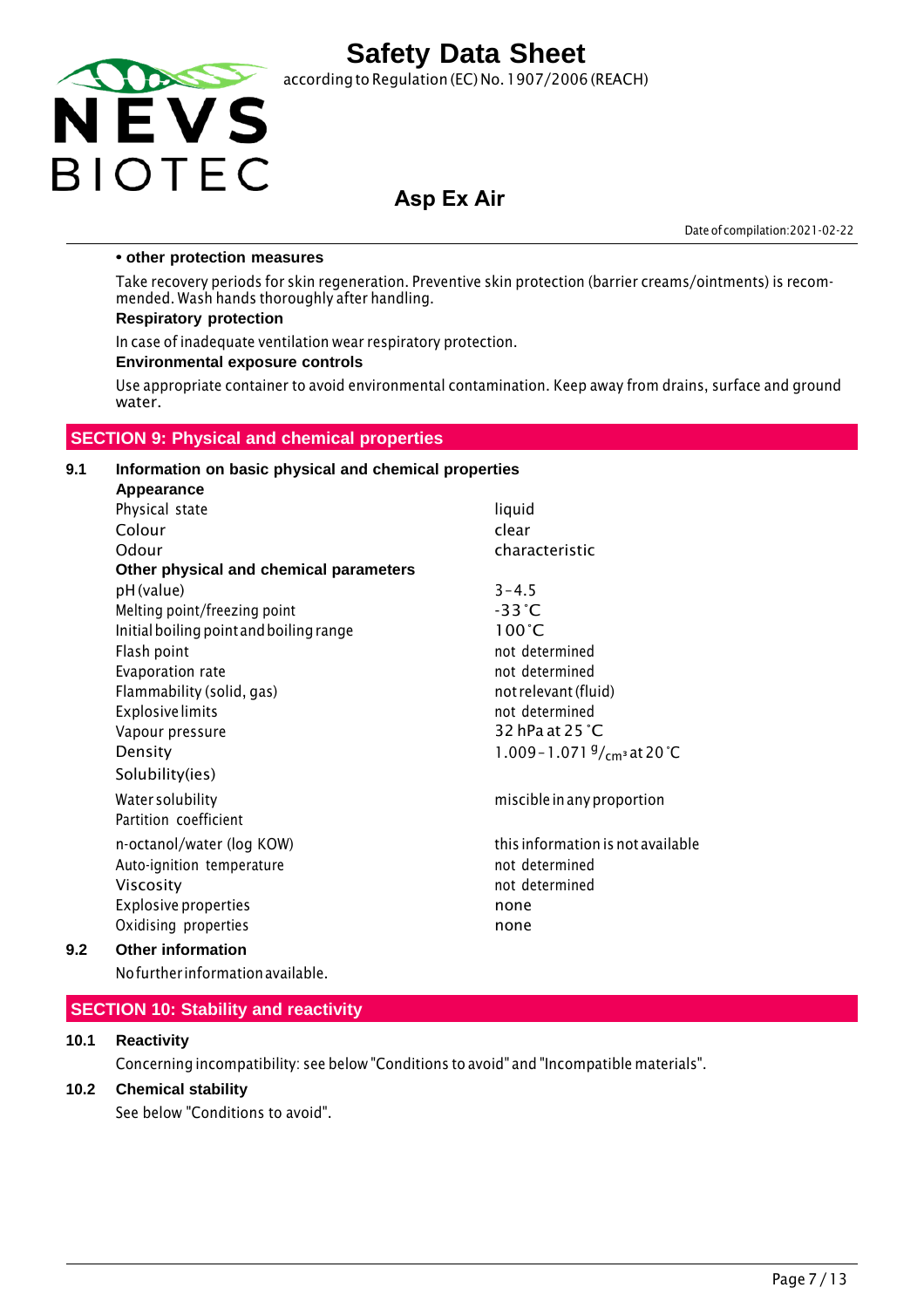

according to Regulation (EC) No. 1907/2006 (REACH)

### **Asp Ex Air**

Date of compilation:2021-02-22

- **10.3 Possibility of hazardous reactions** No known hazardous reactions.
- **10.4 Conditions to avoid** Keep away from heat. - UV-radiation/sunlight.
- **10.5 Incompatible materials** bases

### **10.6 Hazardous decomposition products**

Reasonably anticipated hazardous decomposition products produced as a result of use, storage, spill and heating are not known. Hazardous combustion products: see section 5.

### **SECTION 11: Toxicological information**

#### **11.1 Information on toxicological effects**

Test data are not available for the complete mixture.

#### **Classification procedure**

The method for classification of the mixture is based on ingredients of the mixture (additivity formula).

#### **Classification according to GHS (1272/2008/EC, CLP)**

This mixture does not meet the criteria for classification in accordance with Regulation No 1272/2008/EC. **Acute toxicity**

Shall not be classified as acutely toxic.

#### **• Acute toxicity of components of the mixture**

| Name of substance | <b>CAS No</b> | <b>Exposure route</b> | ATE                                   |
|-------------------|---------------|-----------------------|---------------------------------------|
| hydrogen peroxide | 7722-84-1     | oral                  | 1,026 $mg/kq$                         |
| hydrogen peroxide | 7722-84-1     | inhalation: vapour    | $11^{mg}/(4h)$                        |
| peracetic acid    | $79-21-0$     | oral                  | 1,780 $mg/kg$                         |
| peracetic acid    | $79-21-0$     | dermal                | $1,147 \frac{mg}{kg}$                 |
| peracetic acid    | $79 - 21 - 0$ | inhalation: vapour    | $0.5 \frac{mg}{l}$ / <sub>1</sub> /4h |
| peracetic acid    | $79-21-0$     | inhalation: dust/mist | $0.204$ mg/ $1/4h$                    |

#### **Skin corrosion/irritation**

Shall not be classified as corrosive/irritant to skin.

#### **Serious eye damage/eye irritation**

Shall not be classified as seriously damaging tothe eye or eye irritant.

**Respiratory or skin sensitisation**

Shall not be classified as a respiratory or skin sensitiser.

#### **Summary of evaluation of the CMR properties**

Shall not be classified as germ cell mutagenic, carcinogenic nor as a reproductive toxicant.

#### **Specific target organ toxicity (STOT)**

Shall not be classified as a specific target organ toxicant.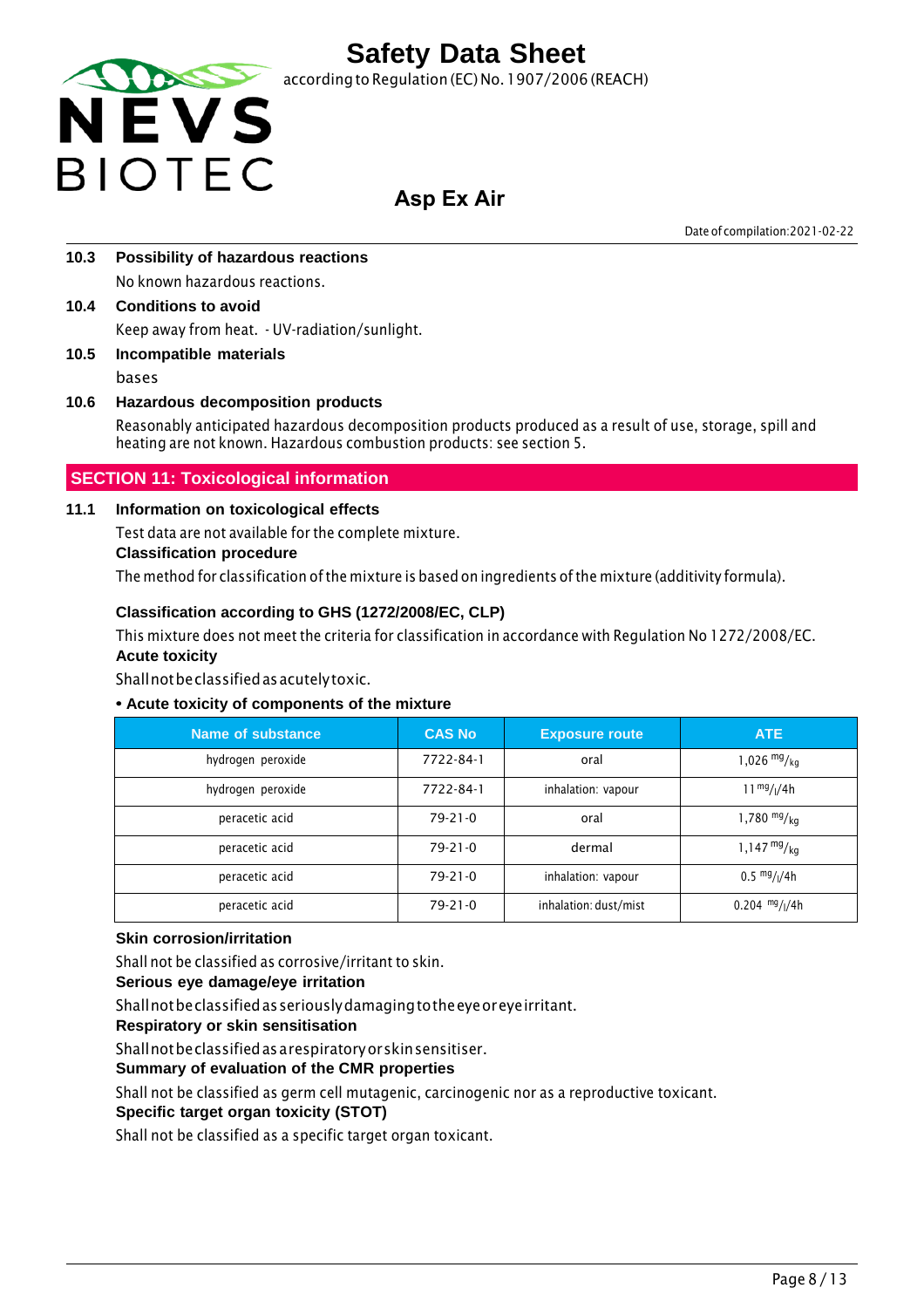

## **Asp Ex Air**

Date of compilation:2021-02-22

#### **Aspiration hazard**

Shall not be classified as presenting an aspiration hazard.

#### **SECTION 12: Ecological information**

#### **12.1 Toxicity**

Shall not be classified as hazardous to the aquatic environment.

#### **Aquatic toxicity (acute)**

**Aquatic toxicity (acute) of components of the mixture**

| <b>Name of substance</b> | <b>CAS No</b> | <b>Endpoint</b> | <b>Value</b>         | <b>Species</b>             | <b>Exposure</b><br>time |
|--------------------------|---------------|-----------------|----------------------|----------------------------|-------------------------|
| hydrogen peroxide        | 7722-84-1     | <b>LC50</b>     | $16.4 \frac{mg}{l}$  | fish                       | 96 h                    |
| hydrogen peroxide        | 7722-84-1     | ErC50           | $1.38 \frac{mg}{l}$  | algae                      | 72 h                    |
| peracetic acid           | $79 - 21 - 0$ | <b>LC50</b>     | $11 \frac{mg}{l}$    | fish                       | 96 h                    |
| peracetic acid           | $79 - 21 - 0$ | <b>EC50</b>     | $0.73 \frac{mg}{l}$  | aquatic inverteb-<br>rates | 48 h                    |
| peracetic acid           | $79 - 21 - 0$ | ErC50           | $0.16 \frac{mg}{l}$  | algae                      | 72 h                    |
| benzoic acid             | $65 - 85 - 0$ | <b>LC50</b>     | $44.6 \frac{mg}{l}$  | fish                       | 96 h                    |
| benzoic acid             | $65 - 85 - 0$ | ErC50           | $>33.1 \frac{mg}{l}$ | algae                      | 72 h                    |
| hexa-2,4-dienoic acid    | $110-44-1$    | <b>LC50</b>     | $75 \frac{mg}{l}$    | fish                       | 96 h                    |
| hexa-2,4-dienoic acid    | $110-44-1$    | <b>EC50</b>     | $70 \frac{mg}{l}$    | aquatic inverteb-<br>rates | 48h                     |
| hexa-2,4-dienoic acid    | $110-44-1$    | ErC50           | $77 \frac{mg}{l}$    | algae                      | 72 h                    |

#### **Aquatic toxicity (chronic) Aquatic toxicity (chronic) of components of the mixture**

| Name of substance     | <b>CAS No</b>  | <b>Endpoint</b> | <b>Value</b>        | <b>Species</b>             | <b>Exposure</b><br>time |
|-----------------------|----------------|-----------------|---------------------|----------------------------|-------------------------|
| hydrogen peroxide     | 7722-84-1      | EC50            | $466 \frac{mg}{l}$  | microorganisms             | 30 min                  |
| peracetic acid        | $79 - 21 - 0$  | EC50            | $38.6 \frac{mg}{l}$ | microorganisms             | 3h                      |
| benzoic acid          | 65-85-0        | <b>EC50</b>     | $>120$ mg/          | fish                       | 28d                     |
| hexa-2,4-dienoic acid | $110 - 44 - 1$ | <b>LC50</b>     | $>50$ mg/ $_1$      | aquatic inverteb-<br>rates | 21d                     |
| hexa-2,4-dienoic acid | $110 - 44 - 1$ | <b>EC50</b>     | $>50$ mg/           | aquatic inverteb-<br>rates | 21d                     |

#### **Biodegradation**

The relevant substances of the mixture are readily biodegradable.

#### **12.2 Persistence and degradability**

Data are not available.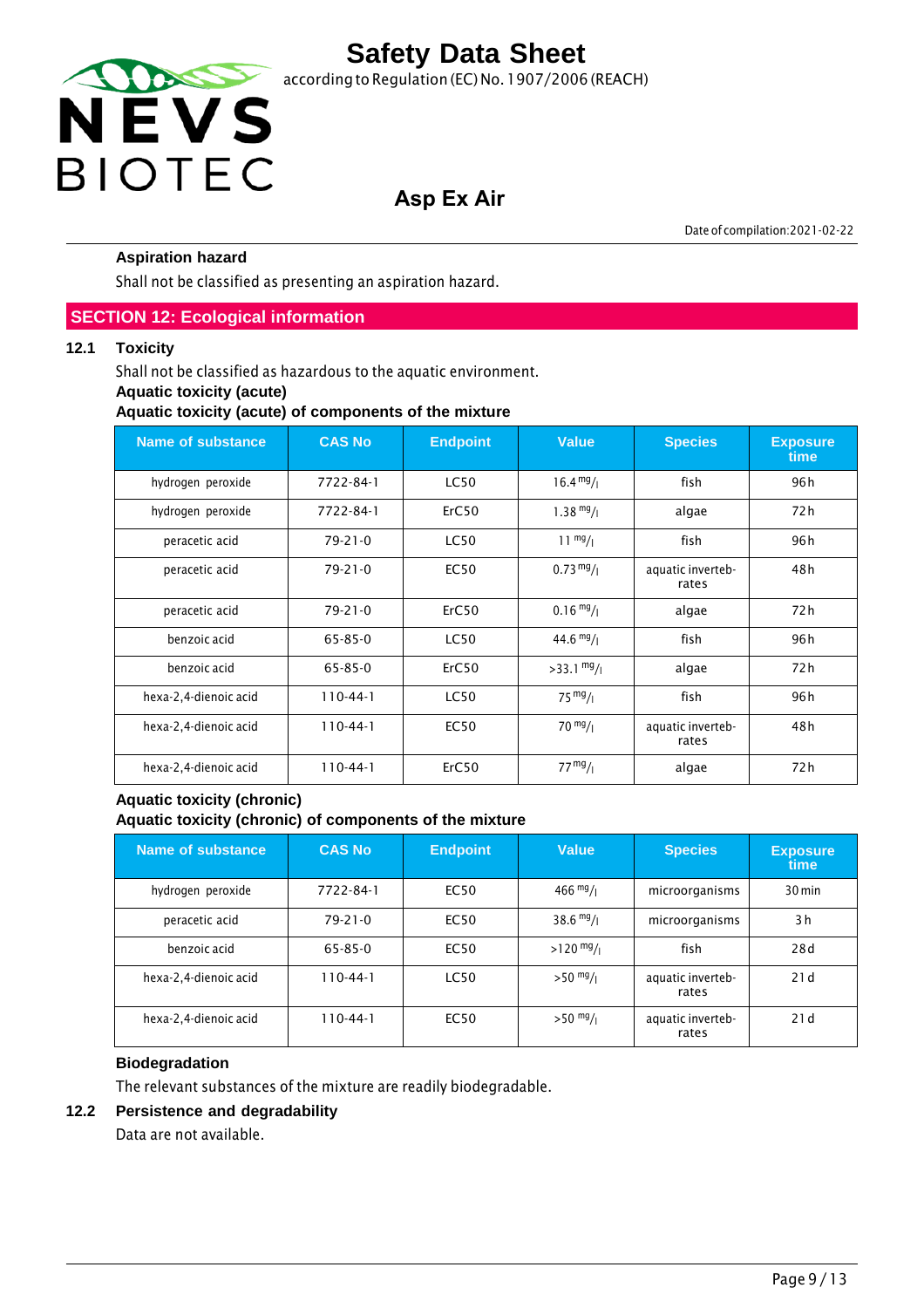

according to Regulation (EC) No.1907/2006 (REACH)

### **Asp Ex Air**

Date of compilation:2021-02-22

#### **Degradability of components of the mixture**

| Name of substance     | <b>CAS No</b> | <b>Process</b>                 | <b>Degradation rate</b> | Time |
|-----------------------|---------------|--------------------------------|-------------------------|------|
| peracetic acid        | $79 - 21 - 0$ | DOC removal                    | 98%                     | 28d  |
| benzoic acid          | 65-85-0       | carbon dioxide gener-<br>ation | 89.5%                   | 35 d |
| hexa-2,4-dienoic acid | 110-44-1      | oxygen depletion               | 74.9%                   | 28d  |

#### **12.3 Bioaccumulative potential**

#### Data are not available.

#### **Bioaccumulative potential of components of the mixture**

| Name of substance     | <b>CAS No</b> | <b>BCF</b> | <b>Log KOW</b>            | <b>BOD5/COD</b> |
|-----------------------|---------------|------------|---------------------------|-----------------|
| peracetic acid        | $79 - 21 - 0$ |            | $-1.2 - 1.3(25^{\circ}C)$ |                 |
| benzoic acid          | 65-85-0       |            | 1.88                      |                 |
| hexa-2,4-dienoic acid | 110-44-1      |            | 1.33(25 <sup>o</sup> C)   |                 |

#### **12.4 Mobility in soil**

Data are not available.

#### **12.5 Results of PBT and vPvB assessment**

This mixture does not contain any substances that are assessed to be a PBT or a vPvB.

### **12.6 Other adverse effects**

Data are not available.

#### **SECTION 13: Disposal considerations**

#### **13.1 Waste treatment methods**

#### **Sewage disposal-relevant information**

Do not empty into drains. Avoid release to the environment. Refer to special instructions/safety data sheets. **Waste treatment of containers/packagings**

Completely emptied packages canbe recycled. Handle contaminated packages inthe same way asthe substance itself.

#### **Remarks**

Please consider the relevant national or regional provisions. Waste shall be separated into the categories that can be handled separately by the local or national waste management facilities.

#### **SECTION 14: Transport information**

- **14.2** UN proper shipping name not relevant
- **14.3** Transport hazard class(es) Class -
- **14.4** Packing group **not relevant** and relevant
- 

**14.1** UN number (not subjectto transport regulations)

**14.5** Environmental hazards none is none (non-environmentally hazardous acc. to the dangerous goodsregulations)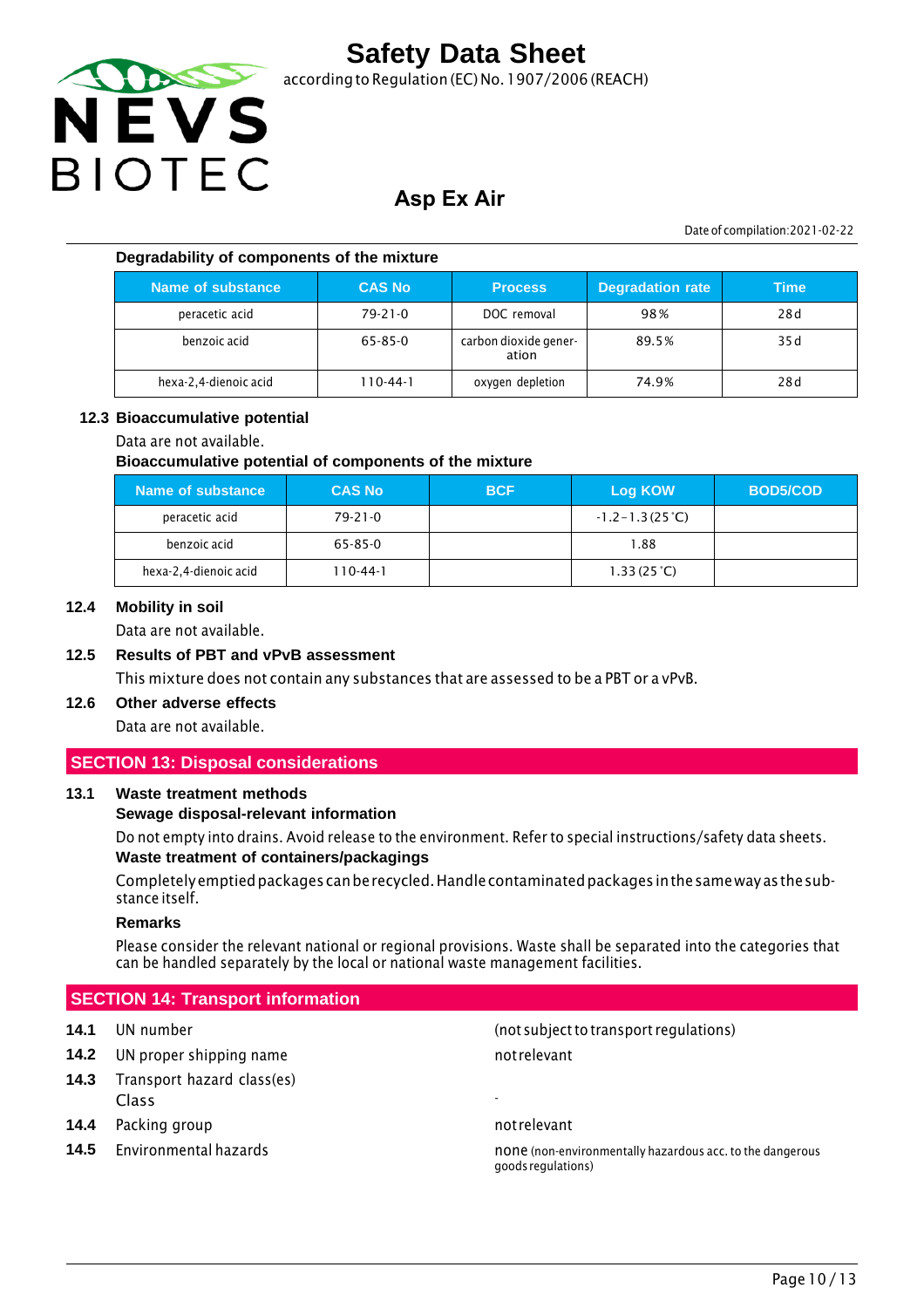

### **Asp Ex Air**

Date of compilation:2021-02-22

- **14.6** Special precautions for user There is no additional information.
- **14.7** Transport in bulk according to Annex II of MARPOL and the IBC Code The cargo is not intended tobe carried in bulk.

#### **SECTION 15: Regulatory information**

**15.1 Safety, health and environmental regulations/legislation specific for the substance or mixture Relevant provisions of the European Union (EU)**

#### **• Seveso Directive**

| - No | Dangerous substance/hazard categories | Qualifying quantity (tonnes) for the applica-<br>tion of lower and upper-tier requirements | <b>Notes</b> |
|------|---------------------------------------|--------------------------------------------------------------------------------------------|--------------|
|      | not assigned                          |                                                                                            |              |

#### **15.2 Chemical Safety Assessment**

Chemical safety assessments for substances in this mixture were not carried out.

#### **SECTION 16: Other information**

#### **Abbreviations and acronyms**

| Abbr.                  | <b>Descriptions of used abbreviations</b>                                                                                                                                         |
|------------------------|-----------------------------------------------------------------------------------------------------------------------------------------------------------------------------------|
| Acute Tox.             | Acute toxicity                                                                                                                                                                    |
| <b>Aquatic Acute</b>   | Hazardous to the aquatic environment - acute hazard                                                                                                                               |
| <b>Aquatic Chronic</b> | Hazardous to the aquatic environment - chronic hazard                                                                                                                             |
| <b>ATE</b>             | <b>Acute Toxicity Estimate</b>                                                                                                                                                    |
| <b>BCF</b>             | Bioconcentration factor                                                                                                                                                           |
| <b>BOD</b>             | Biochemical Oxygen Demand                                                                                                                                                         |
| CAS                    | Chemical Abstracts Service (service that maintains the most comprehensive list of chemical substances)                                                                            |
| <b>CLP</b>             | Regulation (EC) No 1272/2008 on classification, labelling and packaging of substances and mixtures                                                                                |
| <b>CMR</b>             | Carcinogenic, Mutagenic or toxic for Reproduction                                                                                                                                 |
| COD                    | Chemical oxygen demand                                                                                                                                                            |
| <b>DMFI</b>            | Derived Minimal Effect Level                                                                                                                                                      |
| <b>DNEL</b>            | Derived No-Effect Level                                                                                                                                                           |
| EC No                  | The EC Inventory (EINECS, ELINCS and the NLP-list) is the source for the seven-digit EC number, an identifier of substances commercially available within the EU (European Union) |
| EH40/2005              | EH40/2005 Workplace exposure limits (http://www.nationalarchives.gov.uk/doc/open-government-licence/)                                                                             |
| <b>EINECS</b>          | European Inventory of Existing Commercial Chemical Substances                                                                                                                     |
| <b>ELINCS</b>          | European List of Notified Chemical Substances                                                                                                                                     |
| Eye Dam.               | Seriously damaging to the eye                                                                                                                                                     |
| Eye Irrit.             | Irritant to the eye                                                                                                                                                               |
| Flam. Liq.             | Flammable liquid                                                                                                                                                                  |
| <b>GHS</b>             | "Globally Harmonized System of Classification and Labelling of Chemicals" developed by the United Nations                                                                         |
| logKOW                 | n-Octanol/water                                                                                                                                                                   |
| <b>MARPOL</b>          | International Convention for the Prevention of Pollution from Ships (abbr. of "Marine Pollutant")                                                                                 |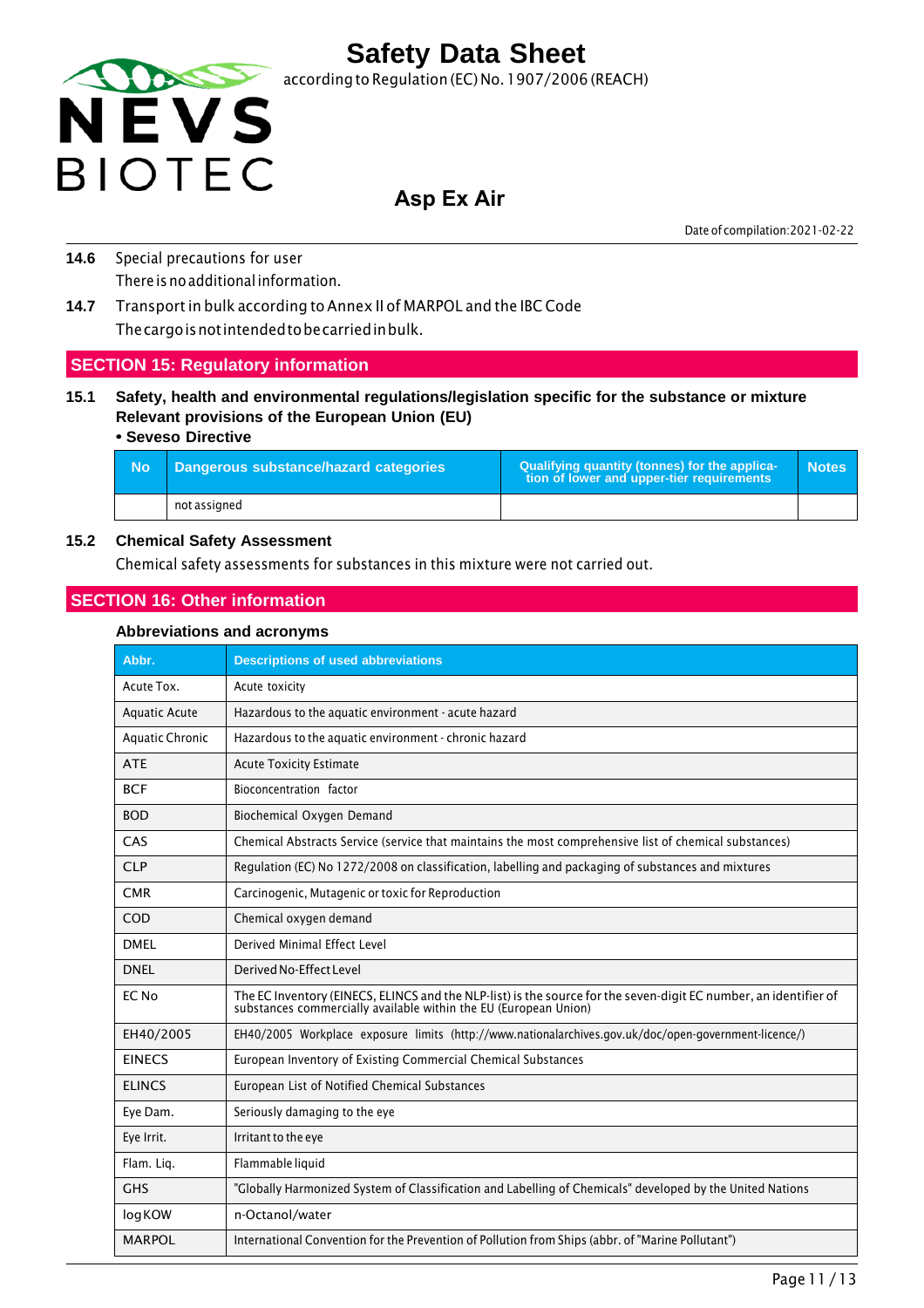

## **Asp Ex Air**

Date of compilation:2021-02-22

| Abbr.          | <b>Descriptions of used abbreviations</b>                            |
|----------------|----------------------------------------------------------------------|
| <b>NLP</b>     | No-Longer Polymer                                                    |
| Org. Perox.    | Organic peroxide                                                     |
| Ox. Liq.       | Oxidising liquid                                                     |
| <b>PBT</b>     | Persistent, Bioaccumulative and Toxic                                |
| <b>PNEC</b>    | Predicted No-Effect Concentration                                    |
| ppm            | Parts per million                                                    |
| <b>REACH</b>   | Registration, Evaluation, Authorisation and Restriction of Chemicals |
| Skin Corr.     | Corrosive to skin                                                    |
| Skin Irrit.    | Irritanttoskin                                                       |
| <b>STEL</b>    | Short-term exposure limit                                            |
| <b>STOTRE</b>  | Specific target organ toxicity - repeated exposure                   |
| <b>STOT SE</b> | Specific target organ toxicity - single exposure                     |
| <b>TWA</b>     | Time-weighted average                                                |
| vPvB           | Very Persistent and very Bioaccumulative                             |
| <b>WEL</b>     | Workplace exposure limit                                             |

#### **Key literature references and sources for data**

- Regulation (EC) No. 1907/2006 (REACH), amended by 2015/830/EU
- Regulation (EC) No. 1272/2008 (CLP, EU GHS)
- Regulation (EU) No 528/2012 (BPR)

#### **Classification procedure**

Physical and chemical properties, Health hazards/environmental hazards: The method for classification of the mixture is based on ingredients of the mixture (additivity formula).

#### **List of relevant phrases (code and full text as stated in chapter 2 and 3)**

| Code             | <b>Text</b>                                                     |
|------------------|-----------------------------------------------------------------|
| H <sub>226</sub> | Flammable liquid and vapour.                                    |
| H <sub>242</sub> | Heating may cause a fire.                                       |
| H <sub>271</sub> | May cause fire or explosion; strong oxidiser.                   |
| H302             | Harmful if swallowed.                                           |
| H312             | Harmful in contact with skin.                                   |
| H314             | Causes severe skin burns and eye damage.                        |
| H315             | Causes skin irritation.                                         |
| H318             | Causes serious eye damage.                                      |
| H319             | Causes serious eye irritation.                                  |
| H330             | Fatal if inhaled.                                               |
| H332             | Harmfulifinhaled.                                               |
| H335             | May cause respiratory irritation.                               |
| H372             | Causes damage to organs through prolonged or repeated exposure. |